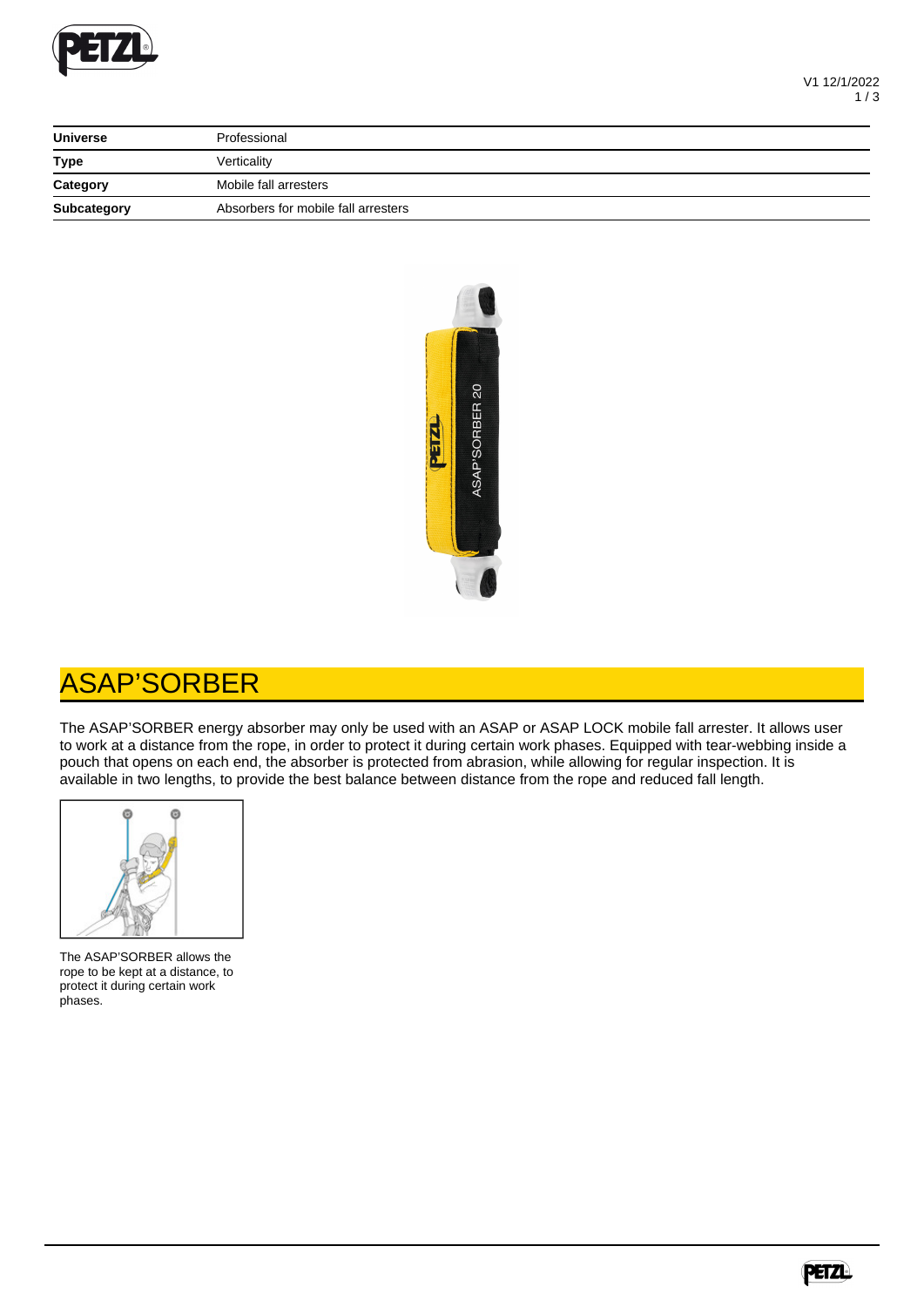|                       | <b>Short Description</b> Energy absorber for ASAP or ASAP LOCK                                                                                                                                                                                                                                                                                                                                                                                                                                                                                                                                                                                                                                                                                                                                                          |  |
|-----------------------|-------------------------------------------------------------------------------------------------------------------------------------------------------------------------------------------------------------------------------------------------------------------------------------------------------------------------------------------------------------------------------------------------------------------------------------------------------------------------------------------------------------------------------------------------------------------------------------------------------------------------------------------------------------------------------------------------------------------------------------------------------------------------------------------------------------------------|--|
| <b>Selling Points</b> | • May only be used with an ASAP or ASAP LOCK mobile fall arrester<br>• Allows the user to keep the rope at a distance in order to:<br>- free up the work area<br>- protect the rope from sharp tools and harmful contact points<br>• Absorbs energy in case of a fall:<br>- tearing of the energy absorber webbing limits the impact force on the user<br>- designed for users who weigh between 50 and 130 kg<br>- durable fabric pouch with opening system at each end, protects the energy absorber from abrasion or contaminants while<br>allowing for regular inspection of the absorber<br>• Ends equipped with STRING to hold the connector in position and protect the webbing from abrasion<br>• Available in two lengths, to provide the best balance between distance from the rope and reducing fall length |  |
| Snacification         | $\bullet$ Material(s); nylon, nolyester                                                                                                                                                                                                                                                                                                                                                                                                                                                                                                                                                                                                                                                                                                                                                                                 |  |

**Specification** • Material(s): nylon, polyester • Certification(s): CE EN 355, ANSI Z359.13 6 feet, EAC